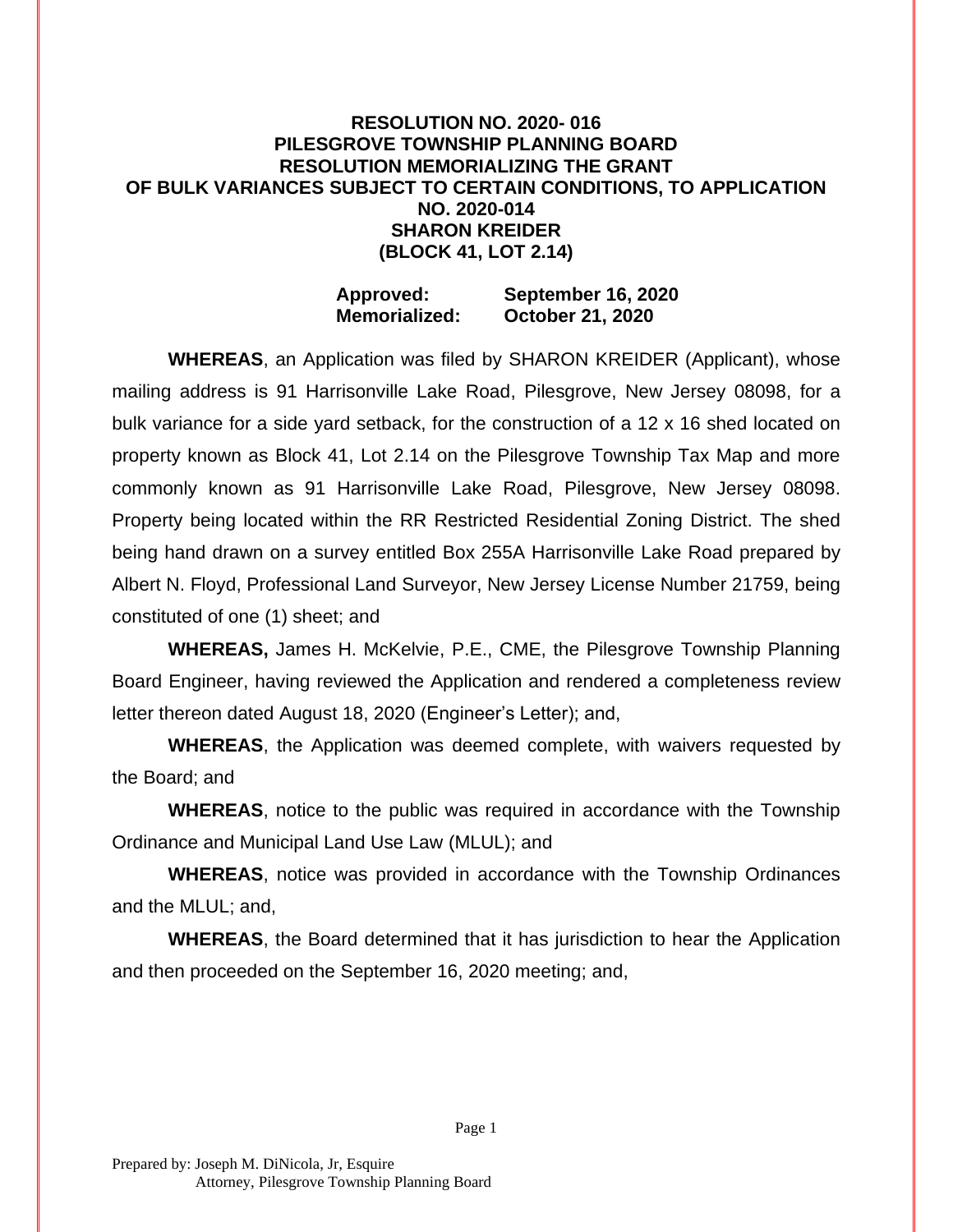**WHEREAS**, the Board heard testimony from the Applicant; and

**WHEREAS**, hearing the above testimony and representations, the Board made the following findings of fact:

- 1. The Property is in an RR Residential Zoning District. The Property is located at 91 Harrisonville Lake Road, Pilesgrove, New Jersey 08098.
- 2. There is currently one dwelling on the Property.
- 3. The Applicant is requesting approval for the construction of a 12 x 16 prefabricated shed.
- 4. The Applicant is now requesting a bulk variance for side yard requirement where:

a. 10 feet is proposed, and 30 feet is permitted.

- 5. It was testified by the Applicant that the shed is in close proximity to his neighbors' garage and a tall hedge row, as such, no scenic views are blocked, and no adverse impact will be on the surrounding properties.
- 6. As it relates to the variances requested the Applicant testified to the following positive and negative criteria:
	- Positive: The purpose of the MLUL would be advance by this deviation from the zoning ordinance and the benefits from this deviation outweigh any detriment to the public good.
	- Negative: The garage installed would not be a detriment to the public good and would not substantiate impair the intent of the zoning ordinance.
- 7. While, James H. McKelvie, PE, CME, the Planning Board Engineer did not provide a Technical Review Letter, he testified that the Applicant has complied with all requirements and would recommend all waivers requested.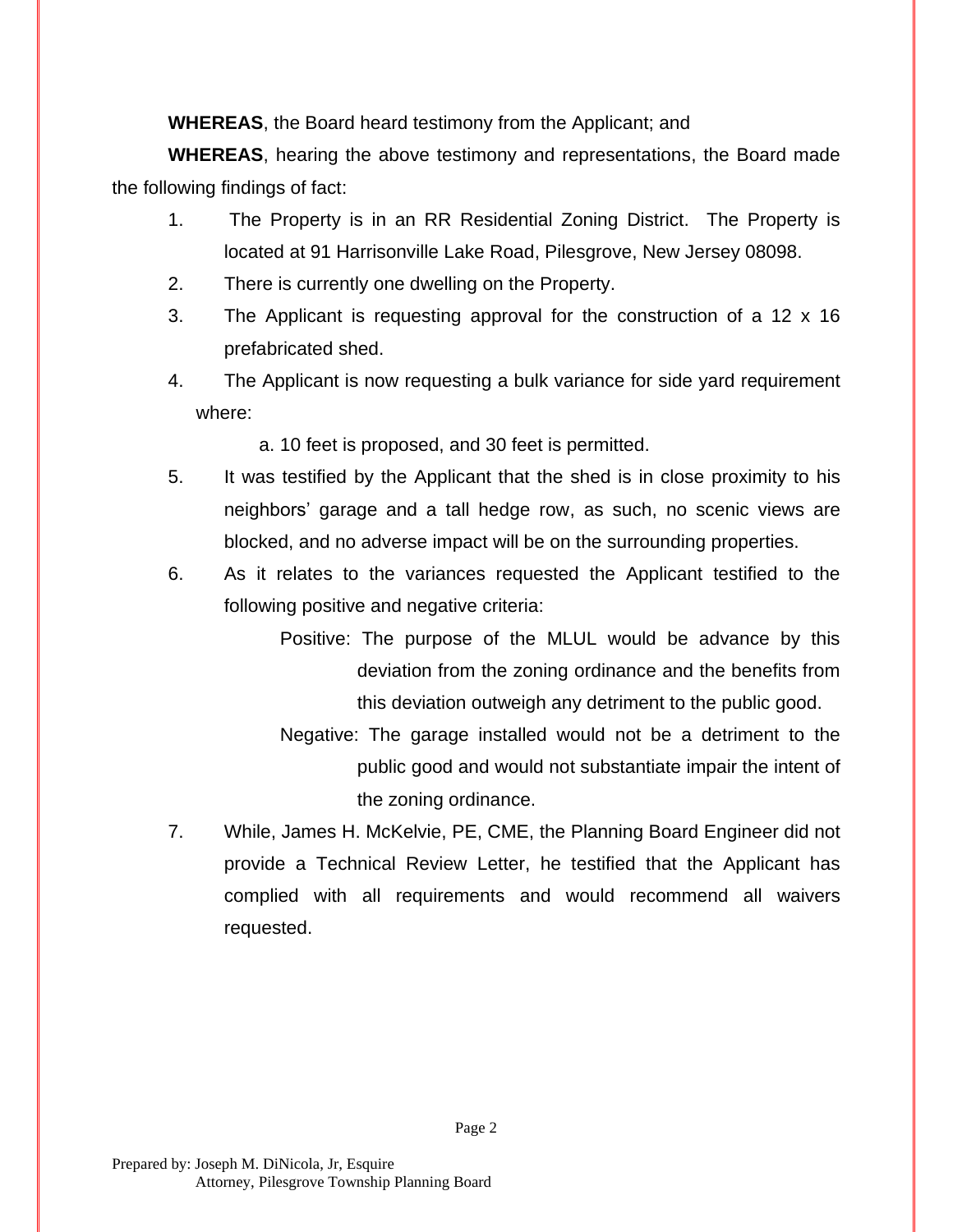**BE IT THEREFORE RESOLVED** on this \_\_\_\_\_ day of \_\_\_\_\_\_\_\_\_, 2020 by the Pilesgrove Township Planning Board, a bulk variance for the construction a one story 12 x 16 prefabricated shed as further depicted on the survey submitted is granted with the waivers requested, subject to the following conditions:

- 1. To comply with all comments and requirements contained in the Engineer's letter, subject to Engineer's satisfaction.
- 2. To pay any and all required fee's which are due or may become due to the Township within seven (7) days notice thereof, including, but not limited to, settlement of any outstanding review escrow accounts.
- 3. Obtaining any and all other approvals for the proposed revisions that may be required by any governmental/regulatory body including, but not limited to the Salem County Planning Board. Applicant's engineer shall certify that said approvals have been received.

**BE IT FURTHER RESOLVED** that in the event the above conditions are not satisfied within two (2) years from the date of the grant of approval, the relief granted herein shall be denied retroactively to said approval date

**BE IT FINALLY RESOLVED** that the Applicant is hereby placed on notice that:

- 1. The Applicant shall comply with all representations made during the hearing and all filed documents.
- 2. Applicant shall indemnify and hold the Board harmless from any and all claims of any kind which may result of any deficiency in the Application.
- 3. During construction Applicant shall correct any condition causing corrosion and/or negative effect upon the community wherein three (3) days' notice or any lesser time deemed required from or by the Township Engineer.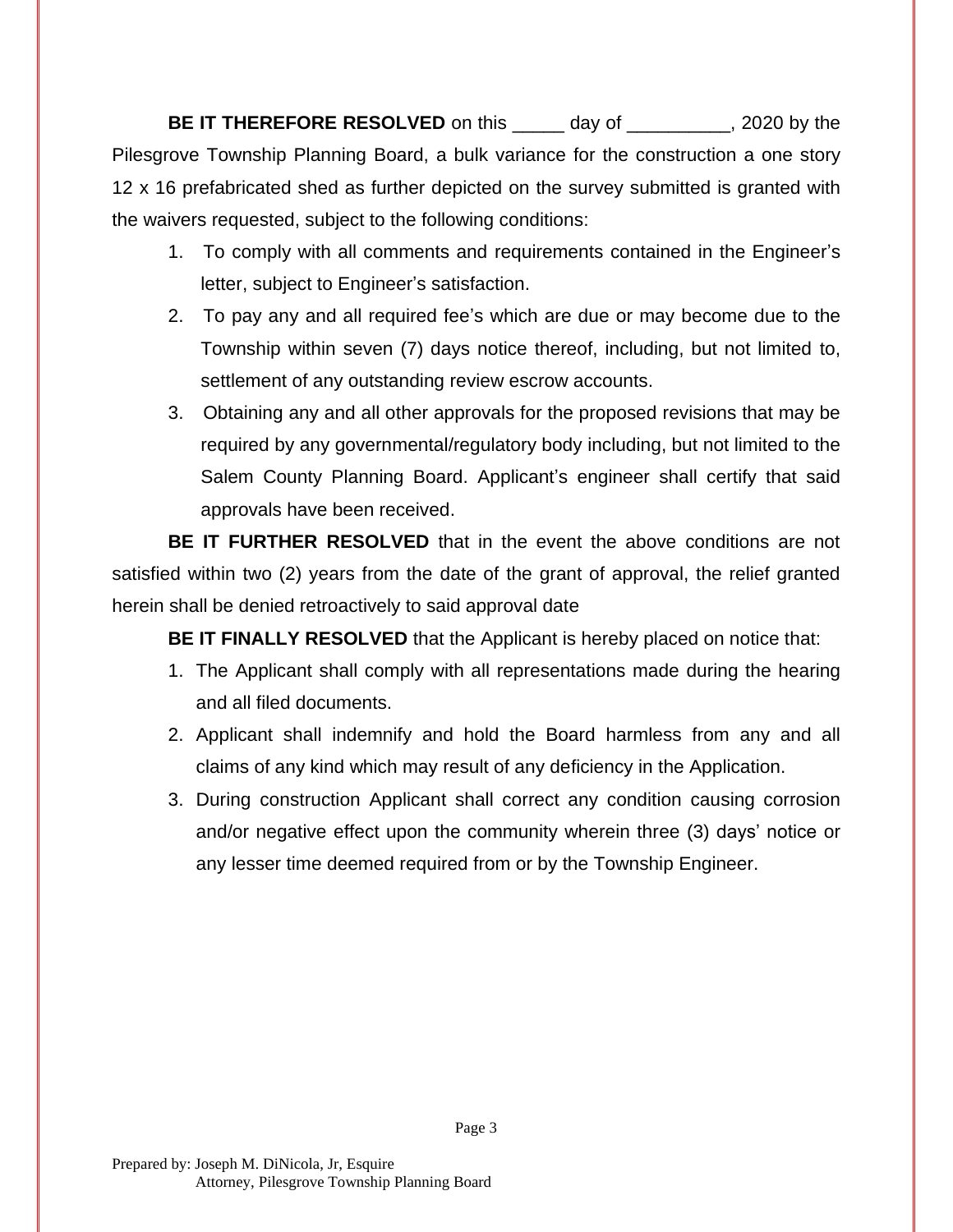- 4. Applicant shall be responsible for locating the improvements in accordance with the ordinance and/or this Resolution. Same may be required by the retention of a professional land surveyor, engineer, etc. to ensure compliance with the Ordinance. Applicant expressly understands that the Township shall be responsible for locating the improvements and if same or not in compliance with the ordinance and/or this Resolution, Applicant shall be obligated to remove said non-confirmative improvements and re-locate them with in accordance with the zoning requirements or this resolution.
- 5. Any additional site improvements or modifications to the approved plan require approval from the Pilesgrove Township Planning Board.
- 6. The Applicant shall comply with any and all ordinance and MLUL bond requirements.

## **PILESGROVE TOWNSHIP PLANNING BOARD**

**BY: \_\_\_\_\_\_\_\_\_\_\_\_\_\_\_\_\_\_\_\_\_\_\_\_\_\_\_\_\_\_\_\_\_\_\_\_\_**

**JEFFREY STRING, Chairperson**

**ATTEST:**

**RITA SHADE, Secretary**

**\_\_\_\_\_\_\_\_\_\_\_\_\_\_\_\_\_\_\_\_\_\_\_\_\_\_\_\_\_\_\_**